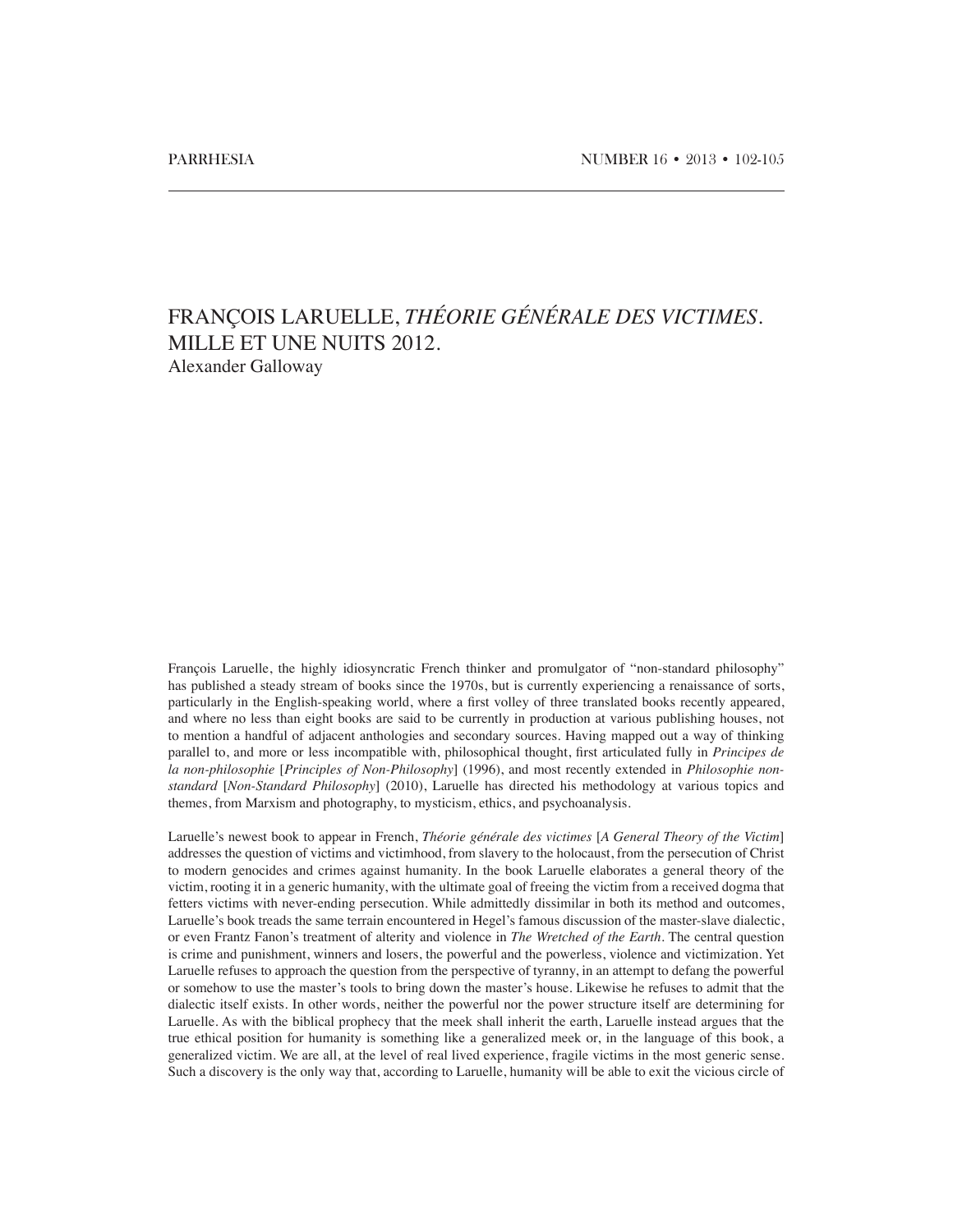dialectical power relations (as with the master and slave locked in endless struggle) and enter into a condition of generic human ethics.

The heart of the text, occupying approximately one quarter its length, is the opening chapter on "The Victimin-Person." This is followed by a series of shorter chapters which expound on additional themes: the role of the intellectual, the "weak force" of the victim, crime and punishment, animals and animality, victims' resurrection and insurrection, and ultimately Laruelle's thoughts on some of the most significant historical instances of victimization such as the holocaust, Christ's crucifixion, and crimes against humanity.

The central villain of the book is the intellectual. Laruelle particularly scorns those media-savvy liberal intellectuals who hawk their punditry from talk show to newspaper column. These are intellectuals in the Sartrean mold, "engaged" or "committed." At times Laruelle also calls refers to them as "embedded" intellectuals, adopting the English word and leaving it untranslated in that way the French do when they want to firewall what they see as suspicious phenomena encroaching from overseas. Rather, then, than pursuing a course of engagement with crises, or trying to become embedded with the victim, Laruelle suggests a slight deviation into a parallel world. Instead of engaged intellectuals, Laruelle proposes *generic intellectuals*. "They are put under the condition of humanity," he writes, "rather than put in service to the 'values' and 'ends' of philosophy" (84). Similar in spirit to Gramsci's concept of the organic intellectual, or Benjamin's call, in the "Author as Producer," for the intellectual to merge directly with the mode of production, Laruelle's generic intellectuals are put under the condition of humanity, meaning they fuse directly with mankind in the most general sense. This is a radical particularity; all persons can only be understood "in person." There are no victims, only you and me and everyone else. Hence the most important coinage in the book: *the victim-inperson*. Television might show us victimized individuals and survivors, overexposing and circulating their images endlessly. But, if one should withdraw and cease to participate in such circuses, one will discover a non-representational victim, the "real" victim if you will. This is the victim-in-person. Where victims are individuated and tagged with certain classifications (via various biopolitical stigma, HIV status, citizenship status, etc.), the victim-in-person withdraws from such classification schemes, remaining generic, or whatever it happens to be.

The proper relation to the victim is thus never pity for Laruelle but compassion. He admits that his use of the word compassion might sound to some readers a bit old fashioned, if not patronizing, but the point is that, under a regime of compassion, all suffer together equally. Hence Laruelle's is something of a "mystical maoism," if such a thing is even possible: we are all generic victims determined by the insufficiency of the one. Thus while it might seem that those who are not victims are still patronizing the victim by showing compassion, or romanticizing the victim by seeking to emulate its glorious suffering, Laruelle insists that we are all always already victims, simply by virtue of being human. The problem is thus not so much victimization itself, but the decision to divide the world into victims and not. (This being, in Laruelle's assessment, part and parcel of the philosophical gesture itself.)

While not present on every page by any means, there are two key sparring partners lurking deep in the book: Levinas for his work on ethics, and Badiou for his theory of the event. Laruelle is notoriously cagey about acknowledging influence; he typically fends off even the closest potential allies. (Intellectually speaking, Michel Henry is perhaps the closest, and while Gilles Deleuze is also close his very nearness presents a threat that must be subdued.) Laruelle considers Levinas an important philosopher of ethics, and cites him without prejudice. Yet in Laruelle's view Levinas ultimately imports victimhood into philosophy and in so doing founders there. Badiou, on the other hand, earns little felicitation from Laruelle, seeming to haunt Laruelle's recent writings more than other philosophers, to vivid effect of course in *Anti-Badiou* (2011), but also here. For Laruelle, Badiou represents all that is wrong with philosophy. Where Badiou argues for a volunterist fidelity to the event, Laruelle sees the event as a generic resurrection of the One. Where Badiou thinks in terms of dialectics, Laruelle thinks in terms of "superposition"--a term which Laruelle unapologetically borrows from the world of quantum mechanics, to the chagrin of those who would view such a move as dilettantish and pseudo-scientific.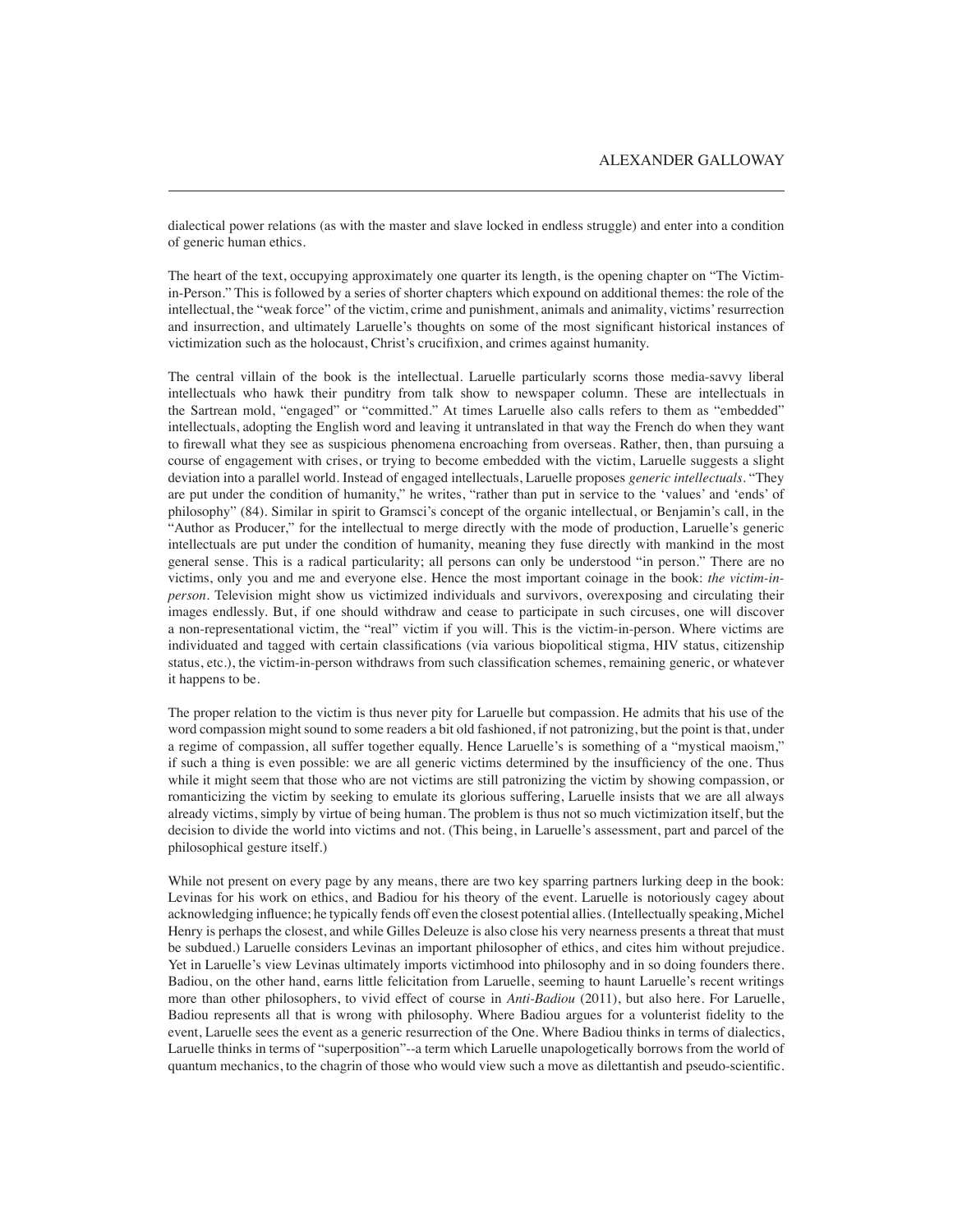So, in confronting him directly, Laruelle pokes fun at Badiou's powerful triad of body-language-truth, stated perhaps most clearly in the opening pages of *Logics of Worlds*: there are only bodies and languages, *except that there are truths*. Laruelle swaps in two different terms, lived experience and algebra for Badiou's opening pair (bodies and languages). That is to say, the real lived experience of bodies, which Laruelle prefers to call persons, or people as they are experienced "in person," and the language of formulae and variables in relation known as algebra. But then, true to form, Laruelle refuses to synthesize his two terms dialectically, as Badiou does. Instead he holds the two terms in "superposition." Thus for Laruelle, there are not Badiouian truths so much as "the algebraic objectivity of human lived experience" (53).

But it is not simply the dialectic that Laruelle finds distasteful in Badiou. The two thinkers also differ on the question of the event. We need "a theory of the event that leans toward quantum theory," Laruelle asserts, "by way of the generic" (153). By this he means that the event should be understood more as the withholding of decision rather than the consummation of it. Subjects are not so much individuals with wills who, through their own gumption, convert themselves, and in so doing further define themselves in relation to truth. On the contrary, the concept of "subject" is precisely the problem. The point is not to "increase the resolution" of the subject by adding more definitional predicates--I am militant, I am freedom fighter, I am subject to truth--but rather to de-individuate the subject, again using the metaphor of "superposition" or suspension of definition, toward a condition of generic being. What results are no longer individuals but *persons,* which taken together form not so much a mass or a nation but *humanity*.

Perhaps the best way to understand the difference between Badiou and Laruelle is to consider how the bible and Christianity figure in their work. Badiou has famously relied on Paul and the road to Damascus, the biblical story of revelation and conversion. The story of Paul's conversion fits Badiou's political theory because it represents a subject who experiences an event (the vision of Jesus) and whose life is decisively changed in allegiance to that event. The event, for Badiou, requires trenchant decisions made by subjects. Laruelle's theory of the event, on the other hand, could not be more different. Instead of rooting the event in a particular time, bound to a particular subject, Laruelle removes the event from temporal and spatial particularities making it both radically archaic and ultimately final (two temporal conditions that Laruelle enigmatically labels "beforethe-first" and "in-the-last-instance"). Christ therefore, not Paul, takes center stage for Laruelle. For in the resurrection of Christ Laruelle sees a type of event that is not dialectical and not bound to the singular trenchant decisions of subjects. Thus resurrection not conversion is the driving force behind Laruelle's theory of the event. (Here Laruelle again appears a bit old fashioned even reactionary, compared to the I-can-change-theworld enthusiasm of the Badiouian militant, which Laruelle views as hopelessly narcissistic.) Conversion is too incorrigibly philosophical. And likewise that most emblematic philosophical event, to "know thyself," is too tainted by the logic of conversion. Both philosophy and religion rely too much on the lightning strike of revelation, Laruelle suggests. "A material formalism modeled after quantum theory, not a philosophical materialism, is the best way to think the event," he offers instead. "Christ and his resurrection are not so much a miraculous event as a non-standard or non-theological one" (154).

This comes to a climax in the book's provocative ending section, "Toward a Non-Standard Ethics / For Philosophers to Use." In a few brief pages Laruelle talks directly about specific instances of victimization, first with the holocaust, but also again by way of Christ's crucification, and ultimately with crimes against humanity. Yet this is one of two key areas left undeveloped in the book. Readers will be disappointed if they are expecting Laruelle to tackle human rights, genocide, the holocaust, or other matters of world-historical importance in any sustained way. This is not a book about political events and the waves of violence and trauma they produce. For better or worse he remains stubborn on the question of theory: Laruelle's non-standard philosophy can and must move forward using theory and theory alone. Analyses of events such as the Shoah or, for Christians, the crucifixion and resurrection of Jesus are only useful to the extent that they can be re-jigged as theoretical constructs. So while this book perhaps veers closer to the newspaper headlines than past Laruelle projects, which are wildly obscure and aggressively theoretical, and is thus for that reason one of the more readable Laruelle volumes, it is still properly labeled a "general theory" of victims, not a tally sheet of the dead or a